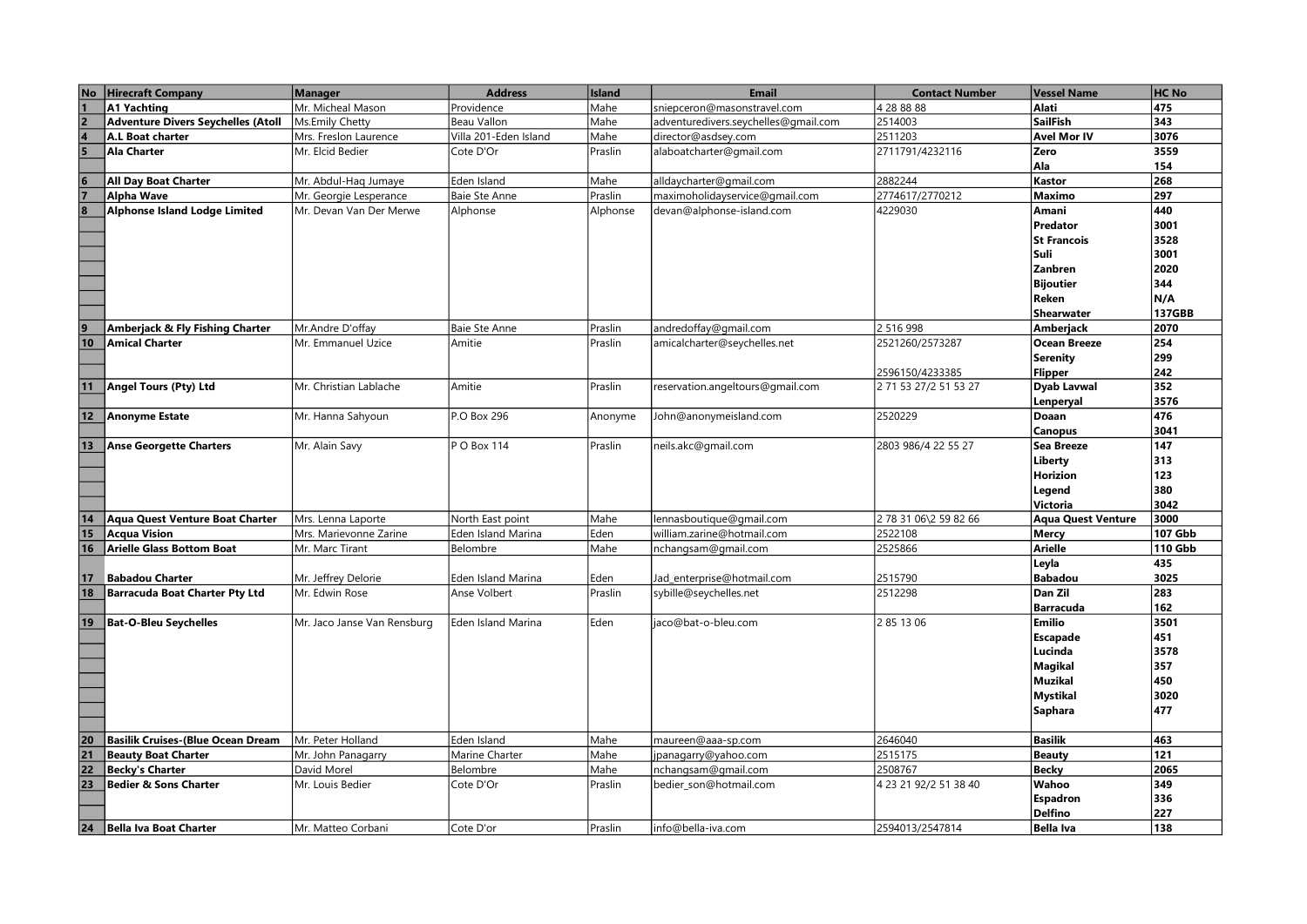| 25 | Beyond the reef Charter                   | Mr .Rod Thorrington      | Eden Island             | Mahe              | welcome@beyondthereef.sc                  | 2529782                 | <b>Zekler</b>             | 3081     |
|----|-------------------------------------------|--------------------------|-------------------------|-------------------|-------------------------------------------|-------------------------|---------------------------|----------|
|    |                                           |                          |                         |                   |                                           |                         | Pelican                   | 453      |
|    |                                           |                          |                         |                   |                                           |                         | <b>PS</b>                 | 438      |
| 26 | <b>Big Blue Divers</b>                    | Mr. Gilly Fideria        | Beau Vallon             | Mahe              | bigblue@seychelles.net                    | 2514304/2 579 304       | <b>Blue Spirit</b>        | 289      |
|    |                                           |                          |                         |                   |                                           | 4261106/4248046/        |                           |          |
| 27 | <b>Big Deal Charter</b>                   | Mr Christophe Larue      | Providence              | Mahe <sup>1</sup> | bigdealcharters@hotmail.com               | 2513300                 | <b>Sea Hunter</b>         | 321      |
| 28 | <b>Big Time Charter</b>                   | Mr Daniel Holtzhausen    |                         |                   | sey_btc@hotmail.com                       | 2512949                 | <b>Exocet</b>             | 3071     |
|    |                                           |                          |                         |                   |                                           |                         |                           |          |
| 29 | <b>Billy's Charter</b>                    | Mr.Billy Camille         | <b>Bel Ombre</b>        | Mahe              | billyscharter@gmail.com                   | 2783285                 | <b>Spear</b>              | 233      |
|    |                                           |                          |                         |                   |                                           |                         |                           |          |
| 30 | Blue Island Charter                       | Mr. Marc Grobler         | Eden                    | Mahe              | francois@noahmarine.co                    | 2575195                 | <b>Cool Runnings</b>      | 2001     |
|    |                                           |                          |                         |                   |                                           |                         | <b>Carpe Diem</b>         | 323      |
| 31 | Blue Sea Diver                            | Mr.Sylvain Mortier       | Beau Vallon             | Mahe              | contact@blueseadivers.com                 | 2526051                 | <b>Blue Sea Divers I</b>  | 2007     |
|    |                                           |                          |                         |                   |                                           | 2526051                 | <b>Blue Sea Divers II</b> | 282      |
|    |                                           |                          |                         |                   |                                           |                         | Sea Cat                   | 270      |
| 32 | Blue Water Charters (Sey) Ltd             | Mr. Timothy Morin        | Eden Island             | Eden              | bluewater@seychelles.net                  | 2781222                 | <b>Blue lady</b>          | 434      |
| 33 | <b>Boundless Charter</b>                  | Mr. Sandro Lesperance    | Baie Ste Anne           | Praslin           | sandrolesperance@hotmail.com              | 2568273                 | Frenzy                    | 3579     |
| 34 | <b>Bubbles Boat Charter</b>               | Mrs. Francesca Constance | Baie Ste Anne           | Praslin           | bubblescharter@gmail.com                  | 2559261                 | <b>Bubbles</b>            | 210      |
| 35 | <b>Chantelle Boat charter</b>             | Mr.Ronny Duprene         | North East point        | Mahe              | ronnydufrene@hotmail.com                  | 2595810                 | Lady chantelle            | 377      |
| 36 | <b>Cheer Charter</b>                      | Mr.Lester Robert         | Cote D'or               | Praslin           | cheers@seychelles.net                     | 2586151/4232038         | Lazio                     | 211      |
| 37 | <b>Chromis Boat Charter</b>               | Mr. George Socrate       | Baie Ste Anne           | Praslin           |                                           | 2583243                 | <b>Chromis</b>            | 274      |
| 38 | <b>Chustar Marine Charters</b>            | Mr. Curtis Constance     | Anse Aux Pins           | Mahe              | cmjc93@yahoo.com                          | 2575704                 | <b>Shooting Star</b>      | 369      |
|    |                                           |                          |                         |                   |                                           |                         | Little Leo                | 381      |
| 39 | <b>Club Med Seychelles</b>                | Mr. Kishan Mojhoa        | Ste Anne Island         | Ste anne          | fc.sa@beachcomber.com                     | 2606999                 | <b>Sea Goldie</b>         | 2062     |
|    |                                           |                          |                         | Island            |                                           |                         | <b>Imperial Angel</b>     | 2067     |
|    |                                           |                          |                         |                   |                                           |                         | <b>Blue Fin</b>           | 2066     |
|    |                                           |                          |                         |                   |                                           |                         | <b>Picasso Trigger</b>    | 2063     |
| 40 | Cote D'or Octopus (Sey) Ltd               | Mr. Diego Rose           | Anse Volbert            | Praslin           | octopus.seychelles@gmail.com              | 2715441/4232602         | Octopus 4                 | 179      |
|    |                                           |                          |                         |                   |                                           |                         | <b>Octopus 2</b>          | 173      |
| 41 | <b>Coco Rouge Charter</b>                 | Mr. Darren Green         | Baie Ste Anne           | Praslin           | dnc160803@yahoo.com                       | 2581014                 | <b>St Raphael</b>         | 3510     |
| 42 | <b>Creole Charters</b>                    | Mr. Arno Brunlinger      | P.O Box 7038            | Mahe              | abseychelles@gmail.com                    | 2 71 29 77/2 64 01 35   | <b>MiMi</b>               | 307      |
|    |                                           |                          |                         |                   |                                           |                         | <b>Island Style</b>       | 2002     |
| 43 | <b>Creole Odyssea</b>                     | Mr Michael Azemia        | Belombre                | Mahe              | creoleodysseacharter@gmail.com            | 2529762/2594736         | Creole Odyssea 1          | 310      |
| 44 | <b>Creole Travel Services LTD</b>         | Mr. Guillaume Albert     | Maison de Mahe Building | Mahe              | Bernadette.Payet@creoletravelservices.com | 4297000/2517875/2513103 | <b>Oplezir</b>            | 245      |
|    |                                           |                          |                         |                   |                                           |                         | Zephir                    | 2017 Gbb |
|    |                                           |                          |                         |                   |                                           |                         | <b>Odezir</b>             | 2037     |
| 45 | Crypto Fishing                            | Mr Arnold Camille        | Eden island             | lEden             | arnoldvlogger@gmail.com                   | 2610041                 | <b>Divinity</b>           | 350      |
| 46 | Crystal-Star                              | Mr. Ralph Henri          | Roche Caiman            | Mahe              | info@besttourssey.com                     | 2546880                 | <b>Crystal Star</b>       | 134 Gbb  |
| 47 | <b>CST Charters</b>                       | Mr. Conrad Andre         | Eden Island             | lMahe             | cnrdandre63hotmail.com                    | 2535122                 | <b>Between</b>            | 489      |
| 48 | Delia Boat Charter                        | Mr. Darrel lesperance    | Anse La blaque          | Praslin           | deliacharter@gmail.com                    | 2 51 22 31              | <b>Trillina</b>           | 2048     |
| 49 | <b>Denis Private Island Diving Center</b> | Mr. Werner Du-Preez      | Denis                   | Denis             | wdupreez@masonstravel.com                 | 4295950                 | <b>Reef Star</b>          | 201      |
| 50 | Denis Private Island                      | Mr. Werner Du-Preez      | Denis                   | Denis             | wdupreez@masonstravel.com                 | 4295950                 | <b>Lady Claire</b>        | 246      |
| 51 | <b>Devotion Charters</b>                  | Mr Mervin Dugasse        | Grand Anse              | Praslin           | devotioncharters@seychelles.sc            | 2514616                 | <b>Divinity</b>           | 371      |
| 52 | <b>Dive Explorer</b>                      | Mr. Christophe Condo     | Providence              | Mahe              | conde.christophe@gmail.com                | 2 51 30 66              | <b>Explorer 1</b>         | 418      |
| 53 | Diving Cruise (SEY) LTD                   | Mr. Sylvain Morter       | Eden Island Marina      | Eden              | contact@diving-cruises.com                | 2 52 60 52, 2 52 78 03  | Galatea                   | 408      |
| 54 | <b>Dream Yacht Charter</b>                | Mr. Loic Bonnet          | Eden Island Marina      | Eden              | pierre.piveteau@dreamyachtcharter.com     | 2 52 76 62              | <b>Bizet</b>              | 3574     |
|    |                                           |                          |                         |                   |                                           |                         | <b>Brigantin</b>          | 3547     |
|    |                                           |                          |                         |                   |                                           |                         | Celebrian                 | 3037     |
|    |                                           |                          |                         |                   |                                           |                         | Cipaye                    | 3530     |
|    |                                           |                          |                         |                   |                                           |                         | Colombo                   | 3539     |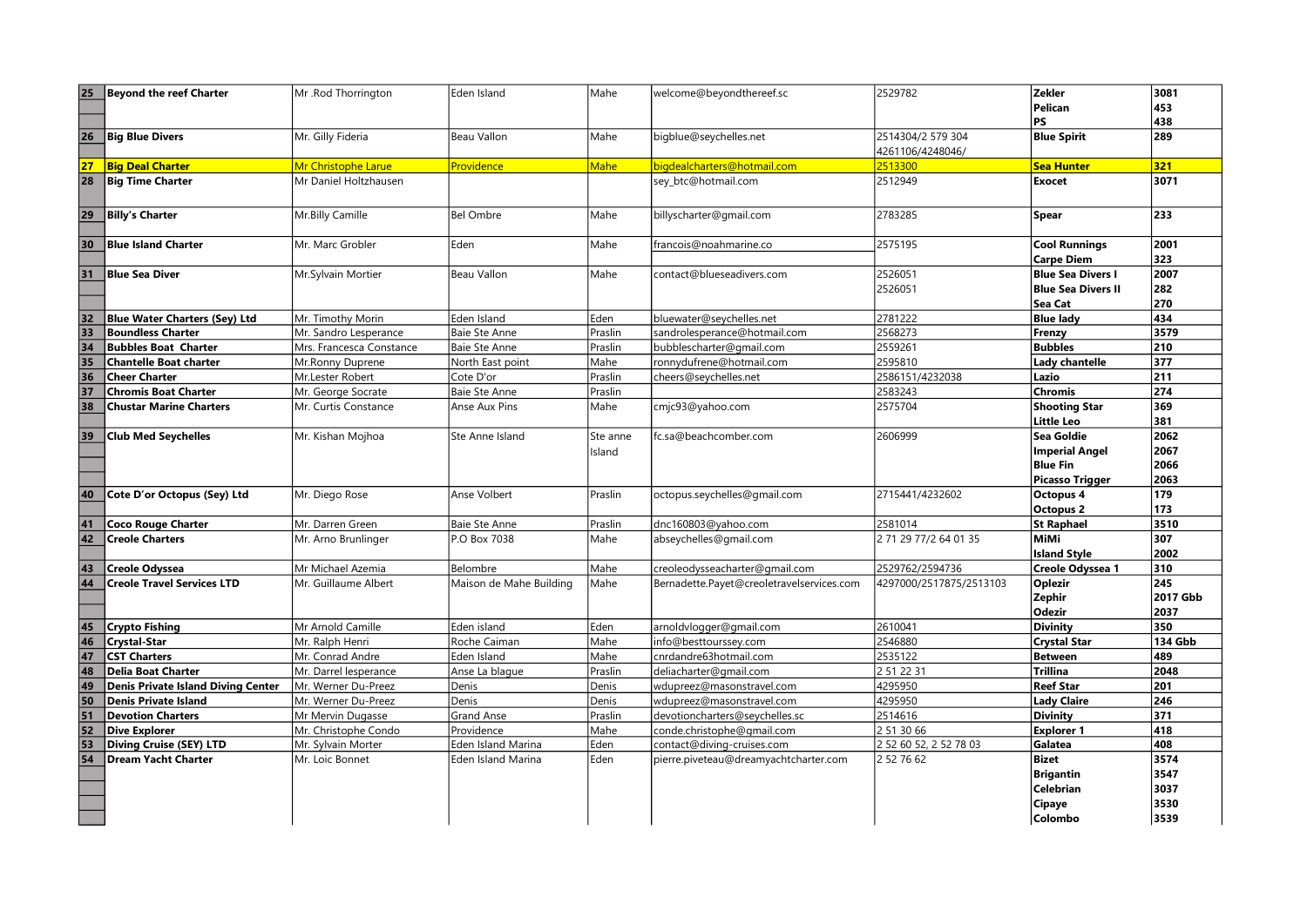|                 |                                                       |                       |                           |            |                                       |                         | <b>Coryliss</b>            | 3531           |
|-----------------|-------------------------------------------------------|-----------------------|---------------------------|------------|---------------------------------------|-------------------------|----------------------------|----------------|
|                 |                                                       |                       |                           |            |                                       |                         | <b>Cote Roties</b>         | 387            |
|                 |                                                       |                       |                           |            |                                       |                         | Eluchil                    | 3533           |
|                 |                                                       |                       |                           |            |                                       |                         |                            |                |
|                 |                                                       |                       |                           |            |                                       |                         | <b>Francois Mahe</b>       | 3010           |
|                 |                                                       |                       |                           |            |                                       |                         | Gacka                      | 318            |
|                 |                                                       |                       |                           |            |                                       |                         | Genesis                    | 3504           |
|                 |                                                       |                       |                           |            |                                       |                         | Jamaica                    | 3101           |
|                 |                                                       |                       |                           |            |                                       |                         | Jamalac                    | 3058           |
|                 |                                                       |                       |                           |            |                                       |                         | Julienas                   | 365            |
|                 |                                                       |                       |                           |            |                                       |                         | Lagan                      | 3548           |
|                 |                                                       |                       |                           |            |                                       |                         | Lupi                       | 3540           |
|                 |                                                       |                       |                           |            |                                       |                         | Malenga                    | 3049           |
|                 |                                                       |                       |                           |            |                                       |                         | Meleth                     | 3561           |
|                 |                                                       |                       |                           |            |                                       |                         | Mljet                      | 3014           |
|                 |                                                       |                       |                           |            |                                       |                         | Offenbach                  | 3575           |
|                 |                                                       |                       |                           |            |                                       |                         | Proclus                    | 3091           |
|                 |                                                       |                       |                           |            |                                       |                         | Sapotier                   | 3564           |
|                 |                                                       |                       |                           |            |                                       |                         | Sebon                      | 3023           |
|                 |                                                       |                       |                           |            |                                       |                         | Tokyo                      | 393            |
|                 |                                                       |                       |                           |            |                                       |                         |                            | 3563           |
|                 |                                                       |                       |                           |            |                                       |                         | Vanga<br>Zena              | 3562           |
| 55              | <b>East Coast Explorer</b>                            | Mr Ryan Meriton       | P.O Box 8039              | Mahe       | seychelleseastcoastexplorer@gmail.com | 2600968                 | C Lover                    | <b>136 Gbb</b> |
| $\overline{56}$ | <b>Elegant Yachting Pty Ltd</b>                       | Mr. Sindu Parekh      | <b>Eden Island Marina</b> | Eden       | elegantyachting@gmail.com             | 2 51 57 36 / 2 52 92 29 | Boss                       | 424            |
|                 |                                                       |                       |                           |            | elegant@seychelles.net                |                         | The Grander                | 454            |
|                 |                                                       |                       |                           |            |                                       |                         | Casanova                   | 385            |
|                 |                                                       |                       |                           |            |                                       |                         |                            |                |
|                 |                                                       |                       |                           |            |                                       |                         |                            |                |
|                 |                                                       |                       |                           |            |                                       |                         | <b>November Rain</b>       | 460            |
|                 |                                                       |                       |                           |            |                                       |                         |                            |                |
| 57              | <b>Emily Boat Charter</b>                             | Mr Joseph Preira      | Angel Fish Marina         | Eden       | venture@seychelles.sc                 | 2 71 81 12/2 77 87 78   | Emily                      | 429            |
| 58              | <b>Endless Summer</b>                                 | Mr. Jurgen Kass       | Pasquere                  | Praslin    | contact@catamaranpraslin.com          | 2 71 16 89              | Aquactic 11                | 3011           |
| 59              | <b>Etoile De Mer</b>                                  | Mr. Roland Lablache   | <b>Grand Anse</b>         | Praslin    | etoiledemer215@gmail.com              | 2789684 - 2569489       | <b>Etoile De Mer</b>       | 215            |
| 60              | <b>Equatorial Yachts LTD</b>                          | Mr. Karel Houška      | Eden island               | Eden       | Karel.board@gmail.com                 | 2608544                 | <b>Antares</b>             | 338            |
| 61              | Floatilla Yacht Management Limited   Mr. Selwyn Manes |                       | Eden Island               | Mahe       | manes.selwyn@gmail.com                | 2522556                 | Ushaka                     | 487            |
| 62              | Gam's Charter                                         | Mr. Gamalyel Adeline  | Belombre                  | Mahe       | gamscharters@gmail.com                | 2619171/2741537/2741537 | <b>Bout Time</b>           | 2049           |
| 63              | Geoli Charter                                         | Mr. Lerroy Lesperance | Anse La blague            | Praslin    | info@geolicharters.com                | 2512411                 | Bubul                      | <b>105 Gbb</b> |
|                 |                                                       |                       |                           |            |                                       |                         | ZigZag                     | 133            |
| 64              | <b>Gerry's Private Charter</b>                        | Mr. Germain Camille   | Belombre                  | Mahe       | gcamille@icloud.com                   | 2 71 38 39              | Virgo                      | 300            |
|                 |                                                       |                       |                           |            |                                       |                         | <b>Kreol Kiss</b>          | 207            |
| 65              | <b>Go Time Boat Charter</b>                           | Mr. Richard Victor    | Amitie                    | Praslin    | gotimeboatcharters@gmail.com          | 2608589                 | Go Time                    | 2041           |
| 66              | Hilton Labriz Resort & Spa                            | Mr. Andre Borg        | PO Box 69                 | Silhouette | andre.borg@hilton.com                 | 4293949                 | Silver Surf                | 234            |
|                 |                                                       |                       |                           |            |                                       |                         | <b>Silhouette Express</b>  | 238            |
|                 |                                                       |                       |                           |            |                                       |                         | <b>Silhouette Princess</b> | 3045           |
|                 |                                                       |                       |                           |            |                                       |                         | Lady Elisa                 | 290            |
|                 |                                                       |                       |                           |            |                                       |                         | <b>Ocean Queen</b>         | 3035           |
| 67              | <b>Holiday Charter</b>                                | Mr. Jude Hetimier     | Cote D'Or                 | Praslin    | holiday_charter@yahoo.com             | 2570007/2510090         | <b>Cruise</b>              | 139            |
|                 |                                                       |                       |                           |            |                                       |                         | Holiday                    | 281            |
| 68              | Infinity Boat charter                                 | Mr. Bruno Larue       | Anse Possession           | Praslin    | infinityboatcharter@gmail.com         | 2 54 71 72              | Eve                        | 340            |
|                 |                                                       |                       |                           |            |                                       |                         | Ti Kim                     | 187            |
|                 |                                                       |                       |                           |            |                                       |                         | <b>Princess Sandra</b>     | 2050           |
|                 |                                                       |                       |                           |            |                                       |                         | Aura                       | 167            |
|                 | 69 Island Castaway                                    | Mr. Shantilal Dhanjee | Angel Fish Marina         | Mahe       | shanti182@gmail.com                   | 2 718 810               | Y Knot II<br>Infinity II   | 223<br>472     |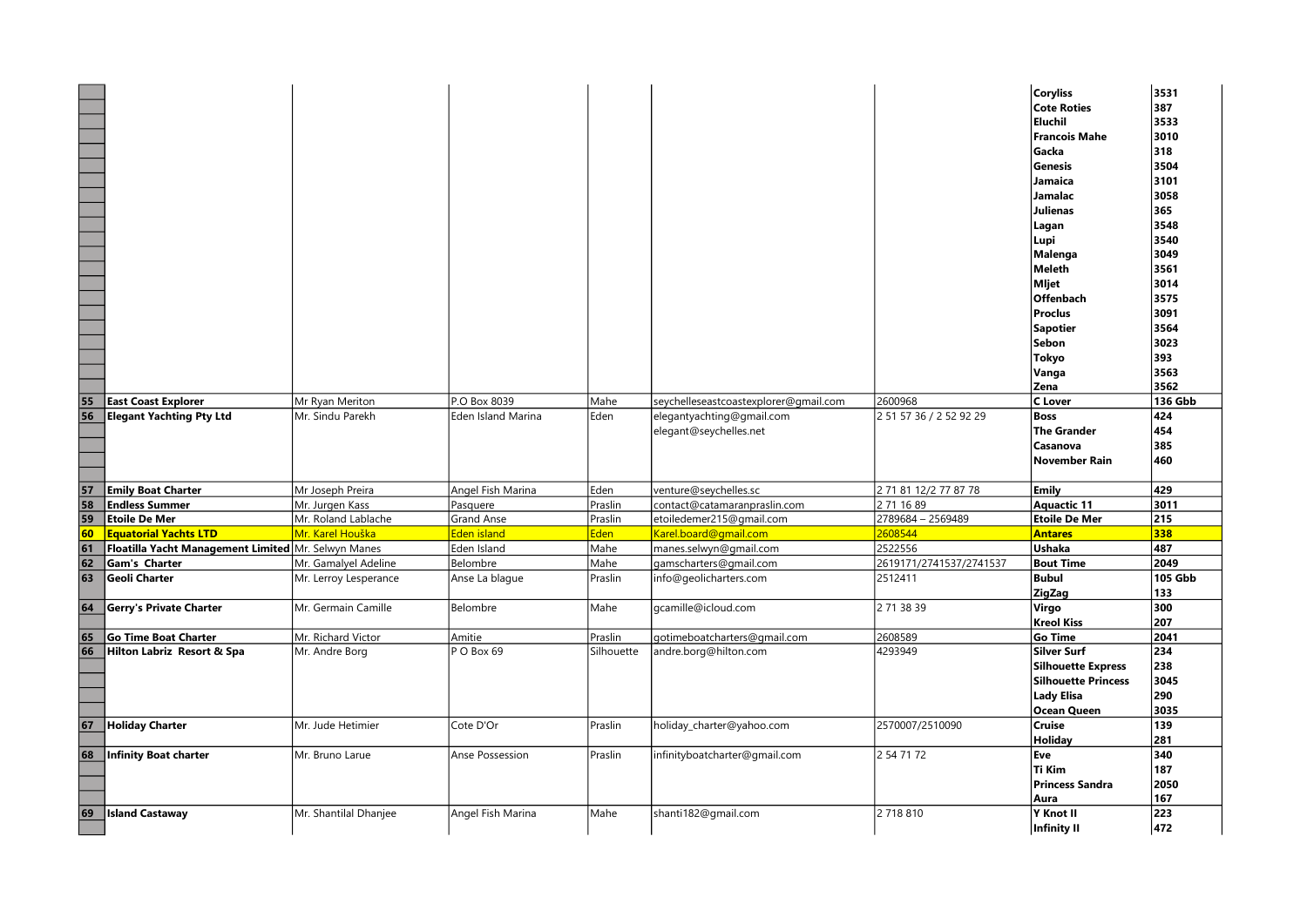|    |                                       |                          |                    |            |                                        |                             | Sarah                | 497  |
|----|---------------------------------------|--------------------------|--------------------|------------|----------------------------------------|-----------------------------|----------------------|------|
| 70 | <b>Island Charters Pty Ltd</b>        | Mr. Anthony Payet        | Eden Island        | Mahe       | anthonypayet@autoland.sc               | 2727140                     | <b>Island Star</b>   | 368  |
| 71 | <b>Island Rhythm Charters</b>         | Mr. Simon Payet          | Baie Ste. Anne     | Praslin    | simonpayet@yahoo.com                   | 2 71 47 00                  | <b>Un Reel</b>       | 3096 |
|    |                                       |                          |                    |            |                                        |                             | <b>Island Rhythm</b> | 3039 |
| 72 | <b>King Bambo Charters</b>            | Mr. Charles Savy         | Po Box 1044        | Mahe       | kingbmbo@seychelles.net                | 4395302/2513945             | Asco 1               | 441  |
| 73 | <b>Kismet Logistics PTY LTD</b>       | Ms. Marinette Soomery    | Eden Island        | Mahe       | marinette@intelvision.net              | 4418800/2715012             | kismet               | 3519 |
| 74 | La Belle Tortue                       | Mrs. Cora Casse          | Silhouette         | Silhouette | contact@labelletortue.com              | 2,569,708                   | La belle Tortue      | 3508 |
| 75 | La Digue Watersport                   | Mr. Carl Mills           | La Passe           | La Digue   | rmonthy@my-seychelles.net              | 2828612                     | Rosabe               | 3053 |
|    |                                       |                          |                    |            |                                        |                             | <b>Boomer</b>        | 3523 |
|    |                                       |                          |                    |            |                                        |                             | La Pelosa II         | 3048 |
| 76 | <b>Lady C Boat Charter</b>            | Mr.Richard Mussard       | La Passe           | La Digue   | nmussard@yahoo.com                     | 2524813                     | Lady C               | 3581 |
| 77 | Lala's Boat Charter                   | Mr. George Lesperance    | Baie ste Anne      | Praslin    | lalaboatcharter@yahoo.com              | 2527838                     | Lala                 | 276  |
| 78 | Letz Go Boat charter                  | Mrs. Mishael Mancienne   | Eden Island Marina | Eden       | mishaelmancienne@hotmail.com           | 2501520                     | Letz Go              | 392  |
| 79 | Les Rochers Charters Pty Ltd          | Mr. Jean-Claude Confait  | La Pointe          | Praslin    | lesrochers@seychelles.net              | 4 23 30 34/2 51 40 34       | <b>Island Cat</b>    | 3036 |
| 80 | Liam Boat charter                     | Mr.Amed Jumaye           | Port Glaud         | Mahe       | aj_umaye@live.com                      | 2713105                     | Liam                 | 229  |
| 81 | <b>Loyalty Charters</b>               | Mr. Reynold Moustache    | Anse Boudin        | Praslin    | info@loyaltycharter.com                | 2525707                     | Loyalty              | 185  |
| 82 | Lyly's Boat Charter                   | Mr. Jude Payet           | Cote D'or          | Praslin    | lylycharter@gmail.com                  | 2512461/4212118             | Mai                  | 219  |
| 83 | <b>MC Seychelles Travel and Tours</b> | Mr.Michel Chetty         | Baie ste Anne      | Praslin    | info@mcseychelles.com                  | 2535389 / 2535336 / 2524039 | <b>Summer Escape</b> | 330  |
| 84 | <b>M&amp;M Charter</b>                | Mr. Marcus Payet         | Bel-ombre          | Mahe       | seapayet@gmail.com                     | 2570337                     | Maya                 | 3044 |
| 85 | <b>Makaira Boat Charter</b>           | Mr. Pierre Wartelsteiner | <b>Grand Anse</b>  | Praslin    | martin@seychelles.net/makaira@email.sc | 4233445/2513098             | <b>Venture</b>       | 375  |
|    |                                       |                          |                    |            |                                        |                             | <b>Makaira</b>       | 363  |
| 86 | Mahi Mahi Charter Pty Ltd             | Ms. Elsy Henriette       | Belombre           | Mahe       | pooldominique75@gmail.com              | 2846868/2532339             | Mahi Mahi            | 2009 |
| 87 | <b>Mamila Boat Charter</b>            | Mr. Danny Bastienne      | La Batie           | Mahe       | sandrabastienne@gmail.com              | 4 24 72 89 /2 51 43 53      | <b>Teaser</b>        | 159  |
|    |                                       |                          |                    |            |                                        |                             | Sea Gull             | 2020 |
|    |                                       |                          |                    |            |                                        |                             | <b>Bas Glass</b>     | 122  |
|    |                                       |                          |                    |            |                                        |                             | <b>Mamilla II</b>    | 240  |
| 88 | Marine Cat Sey                        | Mr. Sylvain Lagalisse    | Eden Island Marina | Eden       | info@marinecatsey.com                  | 2 81 84 03/2 81 63 80       | <b>Islette</b>       | 407  |
|    |                                       |                          |                    |            |                                        |                             | <b>Alphonse</b>      | 3569 |
|    |                                       |                          |                    |            |                                        |                             | providence           | 351  |
|    |                                       |                          |                    |            |                                        |                             | <b>Poivre</b>        | 482  |
|    |                                       |                          |                    |            |                                        |                             | Pampero              | 3571 |
|    |                                       |                          |                    |            |                                        |                             | <b>Blueskin</b>      | 467  |
|    |                                       |                          |                    |            |                                        |                             | Zil seashell 1       | 466  |
|    |                                       |                          |                    |            |                                        |                             | Zil seashell 2       | 483  |
|    |                                       |                          |                    |            |                                        |                             | <b>Etoile</b>        | 3557 |
|    |                                       |                          |                    |            |                                        |                             | Papanga              | 3570 |
|    |                                       |                          |                    |            |                                        |                             | Aride                | 3551 |
|    |                                       |                          |                    |            |                                        |                             | Felicite             | 399  |
|    |                                       |                          |                    |            |                                        |                             | Modjo                | 3085 |
|    |                                       |                          |                    |            |                                        |                             | <b>Manaha</b>        | 481  |
|    |                                       |                          |                    |            |                                        |                             | <b>Only More One</b> | 366  |
|    |                                       |                          |                    |            |                                        |                             | kotopaxi             | 3568 |
|    |                                       |                          |                    |            |                                        |                             | Cousin               | 3069 |
|    |                                       |                          |                    |            |                                        |                             | Pyrat                | 3572 |
|    |                                       |                          |                    |            |                                        |                             | <b>Bingo</b>         | 3550 |
|    |                                       |                          |                    |            |                                        |                             | <b>D'Arros</b>       | 389  |
|    |                                       |                          |                    |            |                                        |                             | Pina Colada          | 388  |
|    |                                       |                          |                    |            |                                        |                             | Remire               | 452  |
|    |                                       |                          |                    |            |                                        |                             | Vertiao              | 488  |
|    |                                       |                          |                    |            |                                        |                             | Arome                | 431  |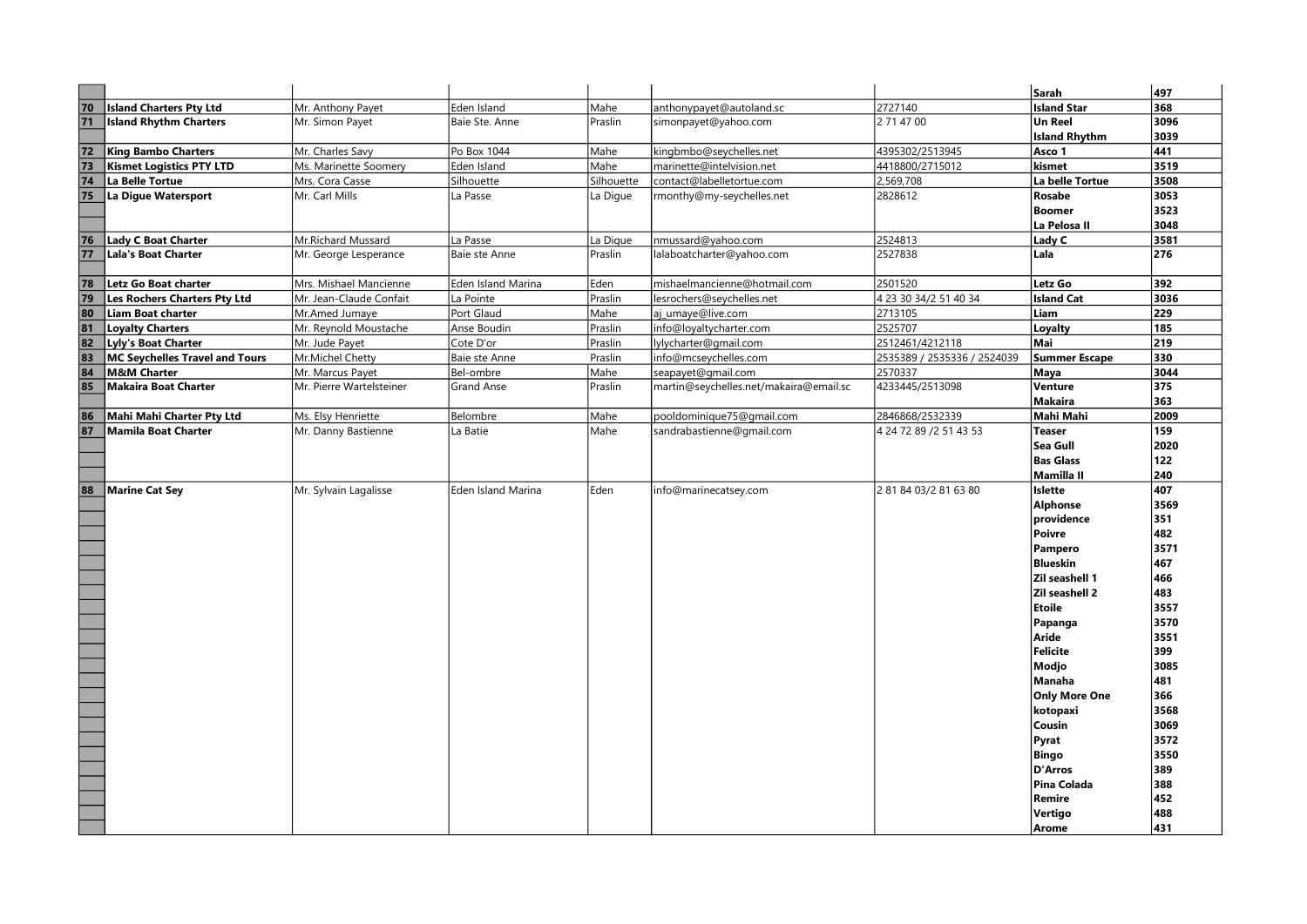| 89 | <b>Marine Project Seychelles</b>        | Mr. Francois De La Fontaine               | Eden Island Marina         | Eden            | francois@sail-seychelles.com           | 2514469                | <b>Gatto Dimare</b>      | 360            |
|----|-----------------------------------------|-------------------------------------------|----------------------------|-----------------|----------------------------------------|------------------------|--------------------------|----------------|
|    |                                         |                                           |                            |                 |                                        |                        | Jema II                  | 3400           |
|    |                                         |                                           |                            |                 |                                        |                        |                          |                |
| 90 |                                         |                                           |                            |                 |                                        |                        | <b>Costa Bella</b>       | 347            |
|    | <b>Marine Discovery</b>                 | Mr. Alrick Agricole                       | Anse Royale                | Mahe            | contact@discoveryagritour.com          | 2793225                | <b>Ocean Discovery</b>   | <b>102 Gbb</b> |
| 91 | Mason's Travel (Pty) Ltd                | Mr. Michael Mason                         | Michel Building            | Mahe            | sniepceron@masonstravel.com            | 4 28 88 88             | Le Cerf                  | 315            |
|    |                                         |                                           |                            |                 |                                        |                        | Indiana                  | 220            |
|    |                                         |                                           |                            |                 |                                        |                        | <b>Anahita</b>           | 3505           |
|    |                                         |                                           |                            |                 |                                        |                        | Reef Safari 111          | 123 Gbb        |
|    |                                         |                                           |                            |                 |                                        |                        | Catalina                 | 3532           |
| 92 | <b>Michel Dophin Nemo</b>               | Mr. Michel Moncherry                      | Glacis                     | Mahe            | dolphinnemo10@gmail.com                | 259 91 27/4 26 10 68   | Dolphin nemo             | 129 Gbb        |
| 93 | <b>Monsun Boat Charter</b>              | Mr. Achil Esther                          | <b>Grand Anse</b>          | Praslin         | achilesther.curiouscarhire@gmail.com   | 2 71 58 00             | Monsun                   | 2060           |
| 94 | <b>Morning Boat Charter</b>             | Mr. Andrew Marie                          | Port Launay                | Mahe            | andrewmarie77@live.co.uk               | 2543030                | <b>Bling Bling</b>       | 3536           |
| 95 | Le Superbe Charter                      | Mr. Conrad Payet                          | Bel ombre                  | Mahe            |                                        | 2 76 40 29             | <b>Mista Mista</b>       | 145            |
|    |                                         |                                           |                            |                 |                                        |                        | Le Superbe               | 292            |
| 96 | <b>Mr Alex Esparon</b>                  | Mr Alex Esparon                           | Marine Charter             | Mahe            |                                        | 2831650                | Luciana                  | 133 Gbb        |
| 97 | Mr Daniel Socrate                       | Mr. Daniel Socrate                        | Anse Reunion               | La Digue        | lafidelite@seychelles.net              | 4 23 42 37/ 2 51 22 33 | La Fidelite              | 3063           |
| 98 | Mr Dominique Guichard                   | Mr. Dominique Guichard                    | P27 A 4                    | Eden            | quichard.seychelles@gmail.com          | 2 51 00 24             | Titou                    | 174            |
| 99 | Mr Eddie D'Unienville                   | Mr. Eddie D'Unienville                    | Anse Possession            | Praslin         |                                        | 2 57 08 68             | Makwa                    | 183            |
|    | 100 Mr Estelien Bibi                    | Mr. Estelien Bibi                         | La Passe                   | La Digue        | beryltirant@gmail.com                  | 2 51 41 32/2 56 55 71  | $\vert$ La Belle Entel   | 2032           |
|    | 101 Mr Frank Talma                      | Mr.Frank Talma                            | Marine Charter             | Mahe            | chris@oceanbird.sc                     | 2 51 55 58             | <b>Ellisa</b>            | 103 Gbb        |
|    | 102 Mr Hyacinthe Bouchereau             | Mr. Hyacinthe Bouchereau                  | La Passe                   | La Digue        | petraguesthouse@yahoo.com              | 2 71 62 20/4 23 43 02  | Belle Petra 2            | 206            |
|    |                                         |                                           |                            |                 |                                        |                        | <b>Belle Petra</b>       | 241            |
|    | 103 Mr Louis Agnes                      | Mr. Louis Agnes                           | Eden Island Marina         | Mahe            | seysun2016@gmail.com                   | 2589431                | Sylvie                   | 109 Gbb        |
|    | 104 Mr Neville Rene                     | Mr. Neville Rene                          | Anse Volbert               | Praslin         | sabinecharter@gmail.com                | 2 59 14 41 \4 23 31 42 | <b>King Creole</b>       | 277            |
|    |                                         |                                           |                            |                 |                                        |                        | <b>Honey Blitz</b>       | 132            |
|    | 105 Mr Nevis Ernesta                    | Mr. Nevis Ernesta                         | La Passe                   | La Digue        | nevis ernesta@hotmail.com              | 4344615/2515557        | Zico 1                   | 285            |
|    | 106 Mr Rino D'Unienville                | Mr. Rino D'Unienville                     | Anse Possession            | Praslin         |                                        | 2841694                | Aaliyah                  | 385            |
|    | 107 Mr Terry Jeanne                     | Mr. Terry Jeanne                          | La Passe                   | La Digue        |                                        | 2846753                | Sandfish                 | 2003           |
|    | 108 My Love Boat Charter                |                                           | Cote D'Or                  |                 | rlesperance98@gmail.com                | 2600251                | Scorpion                 | 390            |
|    |                                         | Mr. Norbert Lesperance                    | Eden Island                | Praslin<br>Mahe |                                        | 2875261                | Michelle Rose            | 474            |
|    | 109 Nautical Adventure Charters (Pty)   | Mr. Hayden Oake                           |                            |                 | contact@sail-seychelles.com            |                        |                          |                |
|    | Ltd<br>110 Navigator Boat Charter (Sey) | Mr. George Ah-Yune                        |                            |                 | info@sailnfish.com                     | 2565773                |                          | 278            |
|    | 111 New Dawn Boat Charter               |                                           | Baie Ste Anne<br>Bel ombre | Praslin<br>Mahe |                                        | 2781778                | Navigator<br>New Dawn    | 2040           |
|    | 112 Neptune Secret                      | Mrs. Marie- Vonne Rath<br>Mr.Bruce Horner | Point Aux Sel              | Mahe            | newdawncharter7@gmail.com              | 2 51 53 30             | Poeravalr                | 448            |
|    |                                         |                                           |                            |                 | sezsly@gmail.com                       |                        |                          | 439            |
|    |                                         |                                           |                            |                 |                                        |                        | <b>Hinatea</b>           |                |
|    |                                         |                                           |                            |                 |                                        |                        | <b>Sey Amigo</b><br>Nesi | 3054<br>405    |
|    | 113 Nesi LTD                            | Mrs. Marquise David                       | Eden Island Marina         | Eden            | stephane.trambelland@gmail.com         | 2 52 89 09             |                          |                |
|    |                                         |                                           |                            |                 |                                        |                        |                          |                |
|    | 114 North Boat Charter                  | Mr.Nelson Mancienne                       | Belombre                   | Mahe            | northboatcharter@gmail.com             | 2521191                | North                    | 291            |
|    | 115 North Island Resort                 | Mr.Nicholas Loys                          | North Island               |                 | North Island nicolasl@north-island.com | 4293100                | North Spray              | 3552           |
|    |                                         |                                           |                            |                 |                                        |                        | North Light              | 3034           |
|    |                                         |                                           |                            |                 |                                        |                        |                          |                |
|    | 116 Ocean Bird Boat Charter             | Mr. Christopher Pillay                    | Pointe Aux Sel             | Mahe            | chris@oceanbird.sc                     | 2 51 55 58             | Ocean Bird               | 311            |
|    |                                         |                                           |                            |                 |                                        |                        | <b>Ocean Bird 2</b>      | 425            |
|    | 117 Ocean Charters                      | Mr. Gerard Lafortune                      | Providence                 | Mahe            | welcome@oceancharters.sc               | 2803197/2803341        |                          |                |
|    |                                         |                                           |                            |                 |                                        |                        | Infinity                 | 472            |
|    |                                         |                                           |                            |                 |                                        |                        | wicked                   | 485            |
|    | 118 Ocean Dream Divers                  | Ms. Christine Khan                        | Beau Vallon                | Mahe            | chris-755@hotmail.com                  | 4248385/2575474        | Ocean Dream              | 224            |
|    | 119 Ocean Girl Charter                  | Mr. Gerry Rousseau                        | Eden Island                | Mahe            | oceangirlcharter@gmail.com             | 2713371/4247702        | <b>Sea Princess IIII</b> | 111            |
|    | 120 Ocean Kiss Charter                  | Mr. Mervin Edmond                         | Glacis                     | Mahe            |                                        | 2540454                | <b>Happiness</b>         | 171            |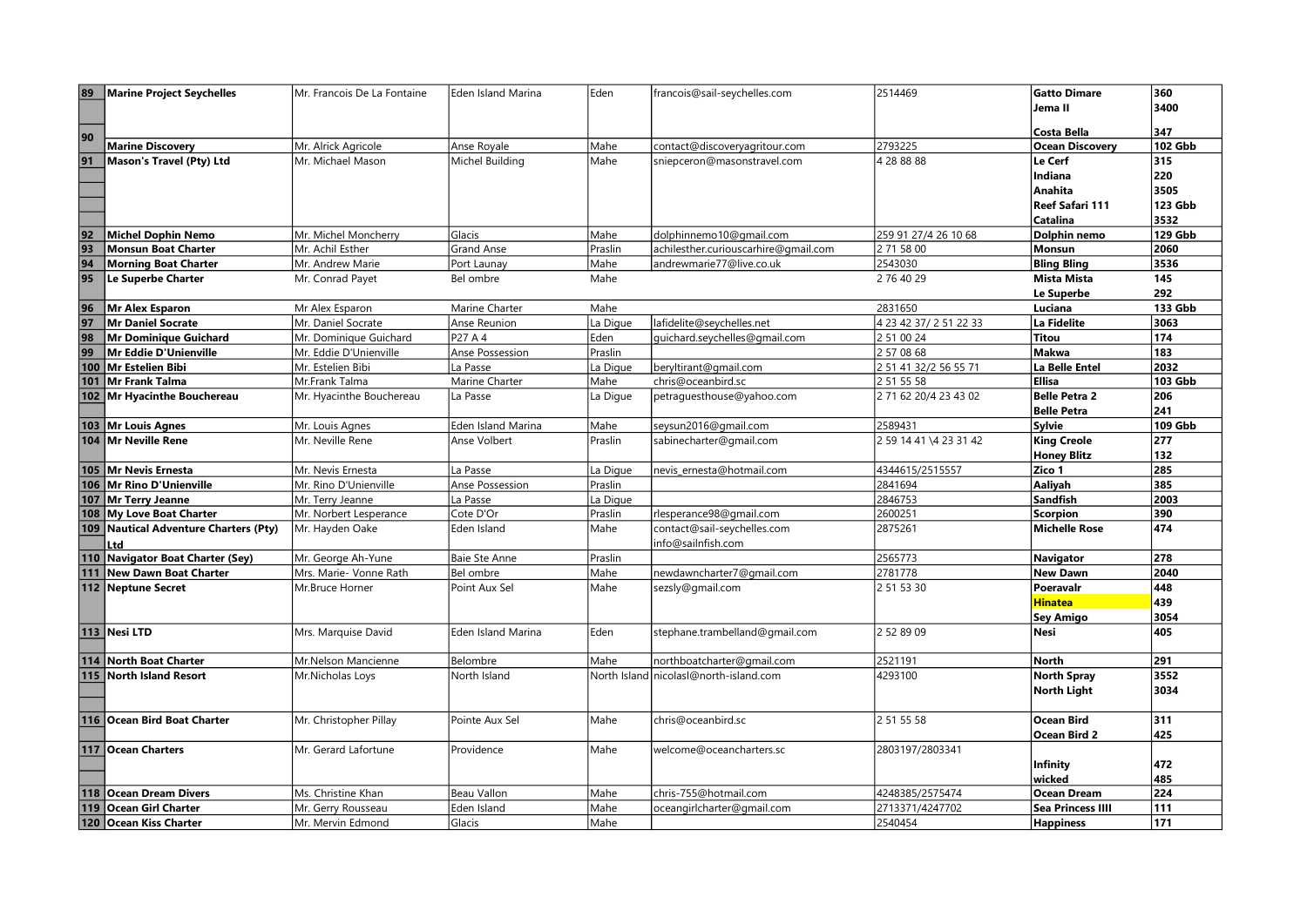| 121 Offshore Charters            | Ms. Isabelle Larue        | Eden Island               | lMahe   | gslarue@yachtmanagement.sc     | 2515278         | <b>Golden Swan</b>        | 3031           |
|----------------------------------|---------------------------|---------------------------|---------|--------------------------------|-----------------|---------------------------|----------------|
|                                  |                           |                           |         |                                |                 | <b>Sparrow</b>            | 400            |
|                                  |                           |                           |         |                                |                 | <b>Hakuna Matata</b>      | 457            |
| 122 Ok Charter                   | Mr. Allan Dogley          | Glacis                    | Mahe    | allandogley@yahoo.com          | 2608544         | <b>Teclama III</b>        | 437            |
|                                  |                           |                           |         |                                |                 | <b>Medoc</b>              | 3037           |
| 123 Onda Blu charters            | Mrs. Jacqueline Rivolta   | Anse La Mouche            | Mahe    | jrivolta67@hotmail.com         | 2512218         | <b>Onda Blu</b>           | 2035           |
| 124 One Love Boat Charter        | Mr. David Omath           | <b>Grand Anse</b>         | Praslin | onelovecharter@gmail.com       | 2511863         | <b>One Love</b>           | 3047           |
| 125 Osprey Charter               | Mr. Hiram Anacoura        | Anse Royale               | Mahe    |                                | 2 582 872       | <b>Hot Knot</b>           | 195            |
| 126 Pegasus Cruise Ltd           | Mr. Panos Thermogiannis   | Inter Island Quay         | Mahe    | infosunshipping@seychelles.net | 2818144         | <b>M/V Pegasos</b>        | 3503           |
| 127 Pitou Excursion              | Mr. Unass Esther          | Amitie                    | Praslin | pitouboatexcursion@gmail.com   | 2 52 63 94      | Pitou                     | 252            |
|                                  |                           |                           |         |                                |                 | <b>Pitou II</b>           | 264            |
|                                  |                           |                           |         |                                |                 | <b>Why Not</b>            | 3022           |
| 128 Praslin Pro Divers           | Mr Jean-Paul Valentin     | Anse Government           | Praslin | jeaval@yahoo.com               | 2590416         | Sea ducer                 | 2050           |
| 129 Premium Charter              | Mr. Krishna Robert        | Cote D'Or                 | Praslin | expeditrobert@gmail.com        | 2510207         | <b>Discovery 2</b>        | 334            |
| 130 Ride Along Boat charter      | Mr. Guily Esther          | Grand anse                | Praslin | guilyesther@yahoo.com          | 2509695         | <b>Ride Along</b>         | 3087           |
| 131 Rocco Locco Tours            | Mr. Elvin Hoarea          | Marine Charter            | Mahe    | hoareauelvin@gmail.com         | 2802134         | <b>Love Drop</b>          | 135            |
| 132 Roval Safari Ltd             | Mr. Victor Pepelin        | Angel Fish Marina         | Mahe    | inforoyalsafari@gmail.com      | 2525525/2522159 | Vera                      | 3064           |
| 133 Sagitarius (Pty) Ltd         | Mr. Kevin Lesperance      | Cote D'Or                 | Praslin | mango@seychelles.net           | 4232234/2512137 | Sagitarius I              | 165            |
|                                  |                           |                           |         |                                |                 | <b>Sagitarius II</b>      | 176            |
| 134 Salima Boat Charter          | Mr. Feisal Jumaye         | Eden Island               | Mahe    | alldaycharter@gmail.com        | 2783621/2770991 | <b>Snapper</b>            | 326            |
|                                  |                           |                           |         |                                |                 | <b>Mae One Love</b>       | 333            |
|                                  |                           |                           |         |                                |                 | Layla                     | 362            |
| 135 Sea Fever Boat Charter       | Mr. Walter Larue          | Po Box 711                | Mahe    | seafevercharters@hotmail.com   | 4373717         | <b>Ti Kat</b>             | 269            |
| 136   Sea Horse Boat Charter     | Mr. Sonny lesperance      | Baie ste Anne             | Praslin | sonnylesperance@gmail.com      | 2522743         | Sea horse                 | 249            |
|                                  |                           |                           |         |                                |                 | Pti Coco                  | 186            |
| 137 Sea Tribe Yacht Charter      | Mr. Patrick Llovd -Warren | Eden Island               | lMahe   | info@sea-tribe.com             | 2867025         | <b>Valerie Of St Ives</b> | 468            |
| 138 Secret Boat Charter          | Mr.Jeau-Paul Hoareau      | Bel ombre                 | Mahe    | info@secretseychelles.com      | 2577188         | <b>Secret Queen</b>       | 248            |
| 139 Safe Sea                     | Mr. Basil Florine         | eden island               | Mahe    | tonbaz45@gmail.com             | 2 545 188       | Amarula II                | 3005           |
|                                  |                           |                           |         |                                |                 |                           |                |
|                                  |                           |                           |         |                                |                 | <b>Masai</b>              | 3577           |
| 140 Seal Superyachts Seychelles  | Mr. Alastair Maiden       | Eden Island               | lMahe   | seal@seychelles.net            | 2515051         | <b>S/Y Douce France</b>   |                |
|                                  |                           |                           |         |                                |                 | <b>M/Y Cloudbreak</b>     |                |
|                                  |                           |                           |         |                                |                 | <b>S/Y Hemisphere</b>     |                |
| 141 Sea Lac Glass Bottom Boat    | Mr.Gerard Didon           | <b>Beau Vallon</b>        | Mahe    | gerald.didon@cwseychelles.com  | 248 2515 007    | Sea Lac                   | <b>114 Gbb</b> |
| 142 Seaweed Boat Charter         | Mr Conrad Leon            | Baie ste Anne             | Praslin |                                | 2509434         | Sea weed                  | 286            |
| 143 Sev Rosa Boat Charter        | Mrs. Saviona Enrika       | Eden Island               | Mahe    | saviona@seyrosa.com            | 2574767         | <b>Pate Grigorius</b>     | 412            |
| 144 Semi Sub Seychelles          | Mr. Roy Assaf             | Eden Island Marina        | Eden    | semisubsey@gmail.com           | 2592455         | <b>Almina</b>             | <b>112 Gbb</b> |
| 145 Seychelles Underwater Centre | Mr. David Rowatt          | Beau Vallon               | Mahe    | divesey@seychelles.net         | 4247357         | <b>Reef Diver</b>         | 239            |
|                                  |                           |                           |         |                                |                 | <b>Reef Diver 2</b>       | 257            |
|                                  |                           |                           |         |                                |                 | <b>Reef Diver 3</b>       | 251            |
| 146 Seyscapes Yacht Charter      | Mr. Edwin Adrienne        | <b>Eden Island Marina</b> | lEden.  | deeja2267@gmail.com            | 2 54 63 73      | Mo-Gre                    | 379            |
|                                  |                           |                           |         |                                |                 | Tina                      | 3050           |
|                                  |                           |                           |         |                                |                 | <b>Life Of Riley</b>      | 3004           |
|                                  |                           |                           |         |                                |                 | Suzy Q                    | 493            |
| 147 Shipshape Charter PTY Ltd    | Mr. Daniel Holtzhausen    | Angel Fish Marina         | Mahe    | charlettepamela@gmail.com      | 2580906         | <b>Queen of Naboo</b>     | 461            |
| 148 Silhouette Cruises           | Mr. Amit Wasserberg       | Inter Island Quay         | Mahe    | cruises@seychelles.net         | 4 32 40 26      | <b>Maya Dugong</b>        | 455            |
|                                  |                           |                           |         |                                |                 | Sea Bird                  | 456            |
|                                  |                           |                           |         |                                |                 | <b>Sea Pearl</b>          | 3062           |
|                                  |                           |                           |         |                                |                 | Lansiv                    | 426            |
|                                  |                           |                           |         |                                |                 | <b>Ocean Rider</b>        | 3100           |
|                                  |                           |                           |         |                                |                 | Sea star                  | 3015           |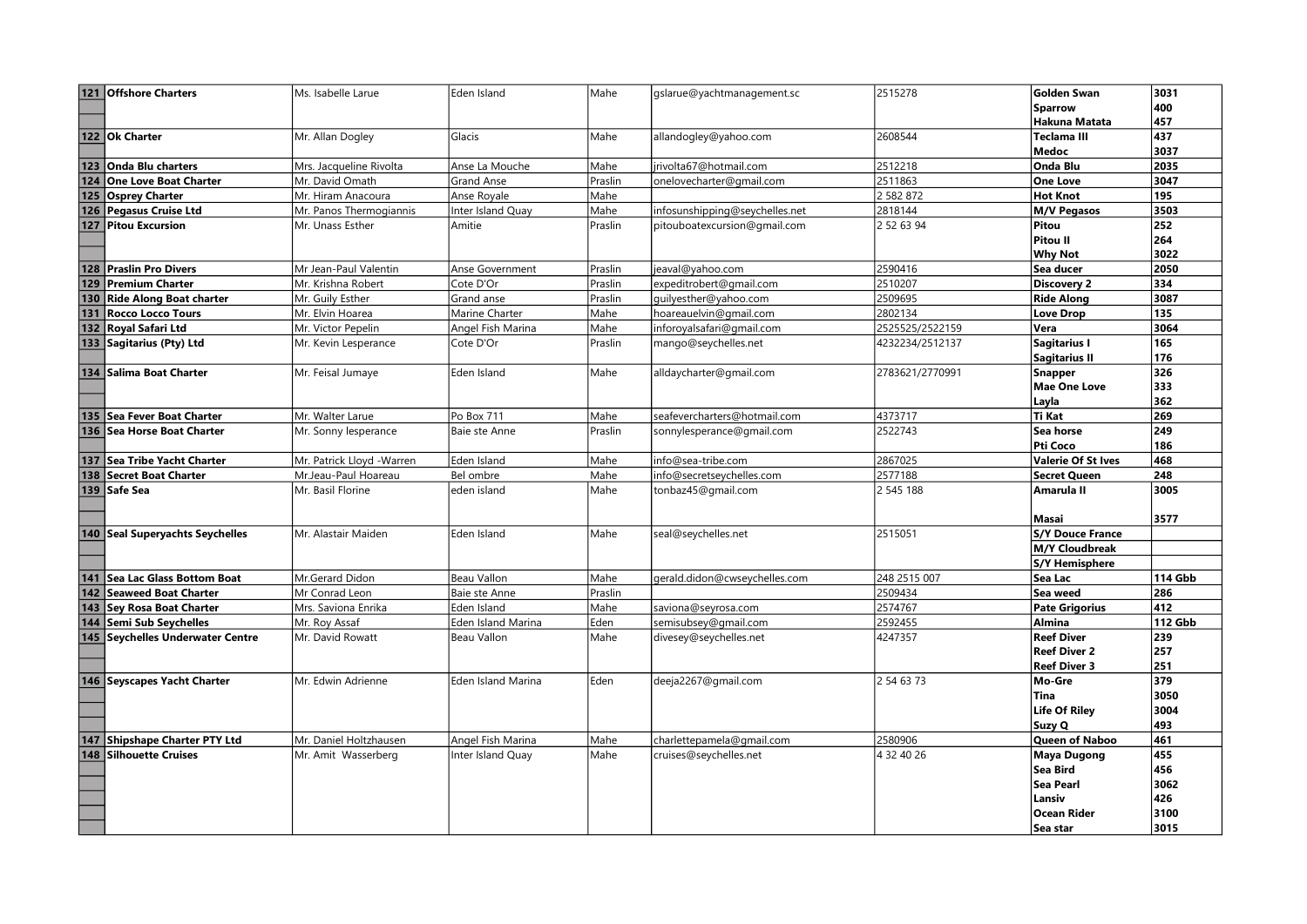| 149 Simba Charter                      | Mr. Martin Hoareau       | Eden Island          | Mahe     | topher32@hotmail.com               | 2604451/2590933       | <b>Albacor II</b>       | 294            |
|----------------------------------------|--------------------------|----------------------|----------|------------------------------------|-----------------------|-------------------------|----------------|
| 150 Simple Life Charter                | Mr. danny Adeline        | Point Zanguille      | Praslin  | contact@simplecharters.sc          | 2580585               | <b>Simple Life</b>      | 3065           |
| 151 Six Senses Zil Pasyon              | Mr. Tim Bilfinger        | P.O.Box 696 victoria | Felicite | hradmin-zilpasyon@sixsenses.com    | 4671000/2825282       | Zil Pasyon 2            | 250            |
|                                        |                          |                      |          |                                    |                       | <b>Zil Pasyon 3</b>     | 2054           |
| 152 Solaris Limited                    | Mr. Maxim Seleznev       | Eden Island Marina   | Eden     | m.seleznev@solaris-seychelles.com  | 2782022/2869659       |                         |                |
|                                        |                          |                      |          |                                    |                       | Friday                  | 422            |
|                                        |                          |                      |          |                                    |                       | <b>Mazowe</b>           | 445            |
| 153 Star Boat Charter                  | Mr Gerard Larue          | <b>Bel Ombre</b>     | Mahe     | starboatcharter@hotmail.com        | 2510432/4322887       | Dalon                   | 322            |
| <b>Star Fish Boat Charter</b><br>154   | Mr. Mathieu Vidot        | Cote D'or            | Praslin  | hirondel@seychelles.net            | 4232243               | <b>Summer Time</b>      | 222            |
| 155   Summer Rain Tours                | Mr. Mervin Esparon       | providence           | Mahe     | summerraintoursis@seychelles.net   | 2783231               | Akula                   | 421            |
| 156 Sunsail Seychelles Ltd             | Mr. Jeanpaul Dunienville | F14, Eden Plaza      | Eden     | jeanpaul.dunienville@thlmarine.com | 4 601 330/281 2121    |                         |                |
|                                        |                          |                      |          |                                    |                       | <b>Belami</b>           | 403            |
|                                        |                          |                      |          |                                    |                       | Dou-Reve IV             | 3086           |
|                                        |                          |                      |          |                                    |                       | <b>Four Now</b>         | 411            |
|                                        |                          |                      |          |                                    |                       | Manava                  | 3558           |
|                                        |                          |                      |          |                                    |                       | Hiva OA III             | 470            |
| 157<br><b>Sunseeker Yacht services</b> | Mr. Sony Parekh          | Eden Island Marina   | Eden     | wworld@seychelles.net              | 2 51 47 35/4 34 43 66 | <b>Basic Instinct</b>   | 3538a          |
|                                        |                          |                      |          |                                    |                       | <b>Andreas</b>          |                |
|                                        |                          |                      |          |                                    |                       | Colibri                 | 3084           |
|                                        |                          |                      |          |                                    |                       | <b>Midnight Express</b> | 3552           |
|                                        |                          |                      |          |                                    |                       | <b>Fifty Shades</b>     | 317            |
|                                        |                          |                      |          |                                    |                       | Vogue                   | 432            |
| 158 Surfari Ventures                   | Mr. David Guntensperger  | Anse Boudin          | Praslin  | surfariseychelles@gmail.com        | 2566625\2610051       | <b>Surfari Nemo</b>     | 148            |
|                                        |                          |                      |          | swimbluepool@live.com              | 2742911               | Surfari Kat             | 215            |
| 159 Swell Boat Charter                 | Mrs. Damienne Payet      | Cote dor             | Praslin  | damiennepayet@yahoo.de             | 2520581               | Jaudanic                | 193            |
| 160 Swim Blue Charter                  | Mr. Avrille Houareau     | <b>English River</b> | Mahe     | swimbluepool@live.com              | 2742911               | J sea                   | 312            |
| 161 Teddy's Glass Bottom Boat          | Mr. Teddy Hoareau        | Beau Vallon          | Mahe     | teddysgbb@yahoo.com                | 2511198 /4261395      | <b>Queen Mermaid</b>    | <b>120 Gbb</b> |
|                                        |                          |                      |          |                                    |                       | <b>Little Mermaid</b>   | 116 Gbb        |
|                                        |                          |                      |          |                                    |                       | Teddy's                 | 124            |
|                                        |                          |                      |          |                                    |                       | <b>Mermaid III</b>      | 100 Gbb        |
| 162 The Moorings                       | Mr. Jeanpaul Dunienville | F14, Eden Plaza      | Eden     | jeanpaul.dunienville@thImarine.com | 4 601 330/281 2121    | Jaudanic                | 402            |
|                                        |                          |                      |          |                                    |                       | Moxie                   | 436            |
|                                        |                          |                      |          |                                    |                       | Nkosinathi              | 3052           |
|                                        |                          |                      |          |                                    |                       | Nebula                  | 496            |
|                                        |                          |                      |          |                                    |                       | <b>Unforgetable</b>     | 3538           |
|                                        |                          |                      |          |                                    |                       | kiwili                  | 447            |
|                                        |                          |                      |          |                                    |                       | <b>The Coronat</b>      | 331            |
|                                        |                          |                      |          |                                    |                       | <b>Ti Zourit</b>        | 486            |
|                                        |                          |                      |          |                                    |                       | Salty                   | 3061           |
|                                        |                          |                      |          |                                    |                       | <b>Takamaka</b>         | 427            |
|                                        |                          |                      |          |                                    |                       | <b>Le Graal</b>         | 303            |
| 163 Ti Seselwa Charters                | Mrs. Therese Ferrari     | Amities              | Praslin  | deckenia@gmail.com;                | 2508337/4236288       | WhipLash                | 3009           |
| 164 Tranquility Charter                | Mr. Jacques Lesperance   | <b>Baie Ste Anne</b> | Praslin  | wynjali74@gmail.com                | 2 51 71 23            | <b>Tranquility II</b>   | 260            |
| 165 Tranquility Yacht Charter          | Mr. Paul Hodoul          | Po Box 132           | Mahe     | paul.hodoul@pmcauto.com            | 2 51 47 35            | <b>El Malomi</b>        | 3521           |
| 166 Trek Divers (Ltd)                  | Mr. Marcus Valentin      | La Passe             | La Digue | info@trekdivers.com                | 2 58 16 77/2 52 35 85 | <b>Twin Spirit</b>      | 3057           |
| <b>167 Tropical Yacht Limitied</b>     | Mr. Benoit Martin        | Eden                 | Eden     | b.martin@lekirroyal.com            | 2612696               | Le Kir Royal            | 416            |
| 168 Uprising Boat Charter              | Mr. Eddy Brioche         | Cote dor             | Praslin  |                                    | 2509446               | Uprising                | 296            |
|                                        |                          |                      |          |                                    |                       |                         |                |
| 169 Utopia tours                       | Mr. Aybrey Victorine     | Providence           | Mahe     | utopiatourz@gmail.com              | 2 51 24 71\2 88 81 74 | Fayth                   | 3527           |
|                                        |                          |                      |          |                                    |                       |                         |                |
| 170 Villa des Cerfs                    | Mrs. Marzocchi Anna      | Cerf Island          | Cerf     | info@villadecerf.com               | 2523161/2522301       | Villa De Cerf           | 150            |
|                                        |                          |                      |          |                                    |                       |                         |                |